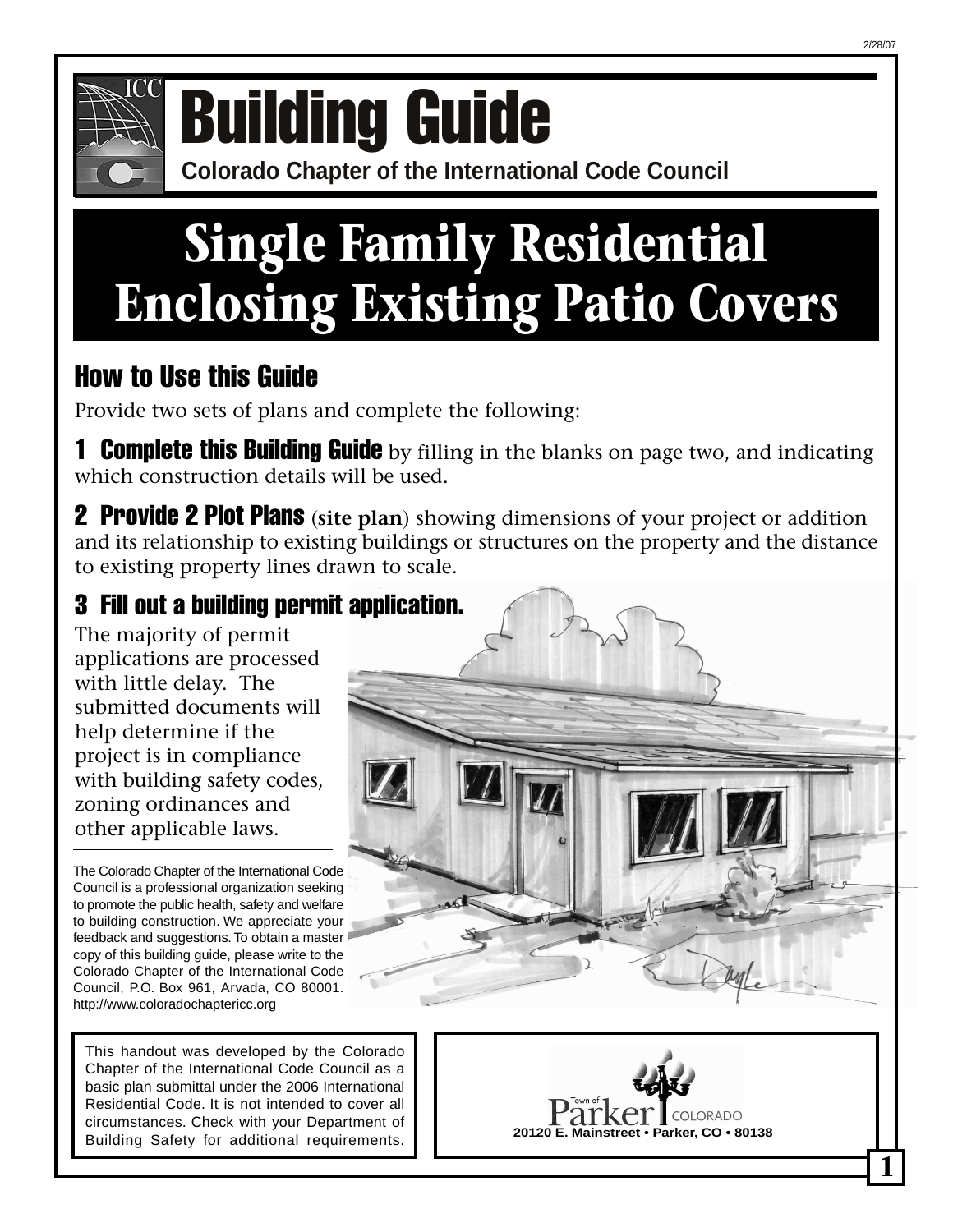# **Single Family Residential Enclosing Existing Patio Covers**

## **General Notes**

- **1.** This submittal would enclose an existing code compliant and previously permitted patio cover with new walls of glass, framing, or other approved materials, to create a new non-heated, nonhabitable enclosed patio
- **2.** To be allowed any of the code exceptions listed under Appendix H of the 2006 IRC, Patio Cover enclosure walls may have any configuration, provided the open or glazed area of the longer wall and one additional wall is at least 65% of the area below a minimum of 6 feet 8 inches of each wall, measured from the floor
- **3.** Note that all existing house windows and doors must remain in place. Heated areas and habitable rooms shall be submitted as a residential addition. Check with your local building department for specific design and submittal requirements.
- **4.** The new room shall not block required egress from any area and shall not reduce any required natural light and ventilation.
- **5.** Garage walls, doors, and windows that previously had an exterior exposure but are now within the enclosure shall be modified to meet required fire rated separation requirements.
- **6.** Smoke detectors shall be installed throughout the residence in compliance with IRC R313.
- **7.** Various ICBO-ES / ICC-ES Patio Cover Reports prohibit enclosure.
- **8.** Contact your local Building Department regarding electrical wiring requirements and applicable codes.
- **9.** Provide gutters and downspouts with adequate drainage away from the structure

#### Minimum Submittal Documents

- A completed permit application.
- 2 plot plans (site plan) showing the location of the structure to be enclosed, its relationship to existing buildings or structures on the property, and the distance to all property lines.
- 2 sets of complete construction documents, clearly indicating all components and how they are to be anchored to one another, to the slab / foundation, to the roof, and to the dwelling.
- A floor plan view of all room uses within the dwelling that are directly adjacent to the new patio enclosure. Include any existing windows wells (from the basement) that would now be within the enclosure. See sample drawing on page 3
- Details regarding how the new walls / glazing shall be protected from any potential slab movement due to frost and expansive soils.

## Submittal Documents that may be Required by Local Jurisdiction

- Engineered stamped construction drawings listing wind and snow loading.
- Engineered stamped foundation plans for the support of all walls / columns
- Frost protected foundation systems, or protection of existing slabs
- A current ICBO-ES / ICC-ES or other approved inspection / design report for proprietary wall component systems or assemblies.
- Provide an electrical plan indicating locations of outlets, lights and switches.
- Stamped engineering for any special construction details, including anchoring the new roof assembly to existing rafter tails, or alternate methods or materials
- Clarification of the type and location of lateral (wind) bracing, wall to foundation bolting, etc

This handout was developed by the Colorado Chapter of the International Code Council as a basic plan submittal under the 2006 International Residential Code. It is not intended to cover all circumstances. Check with your Department of

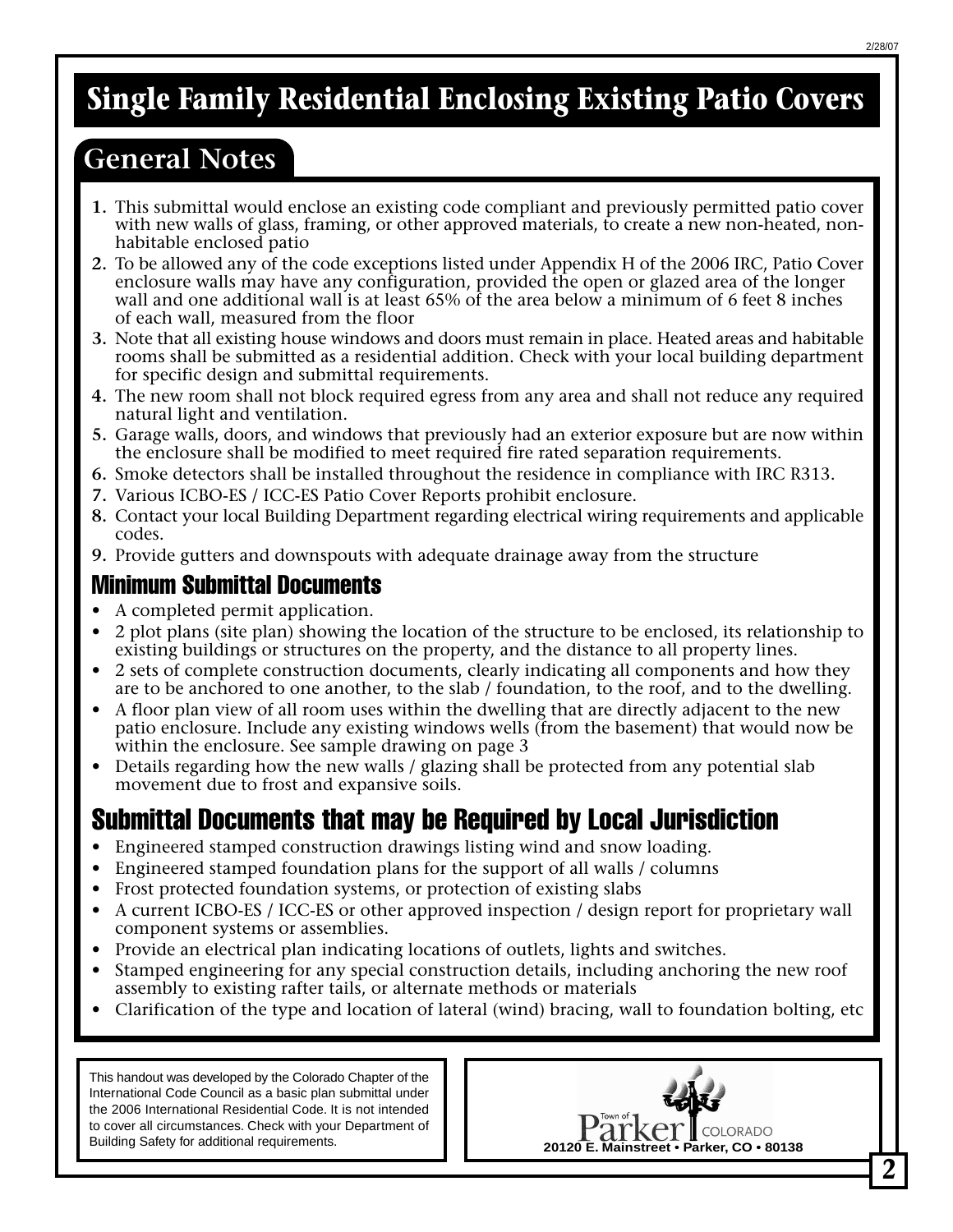# **Single Family Residential Enclosing Existing Patio Covers**

# **Sample Floor Plan**



**3**